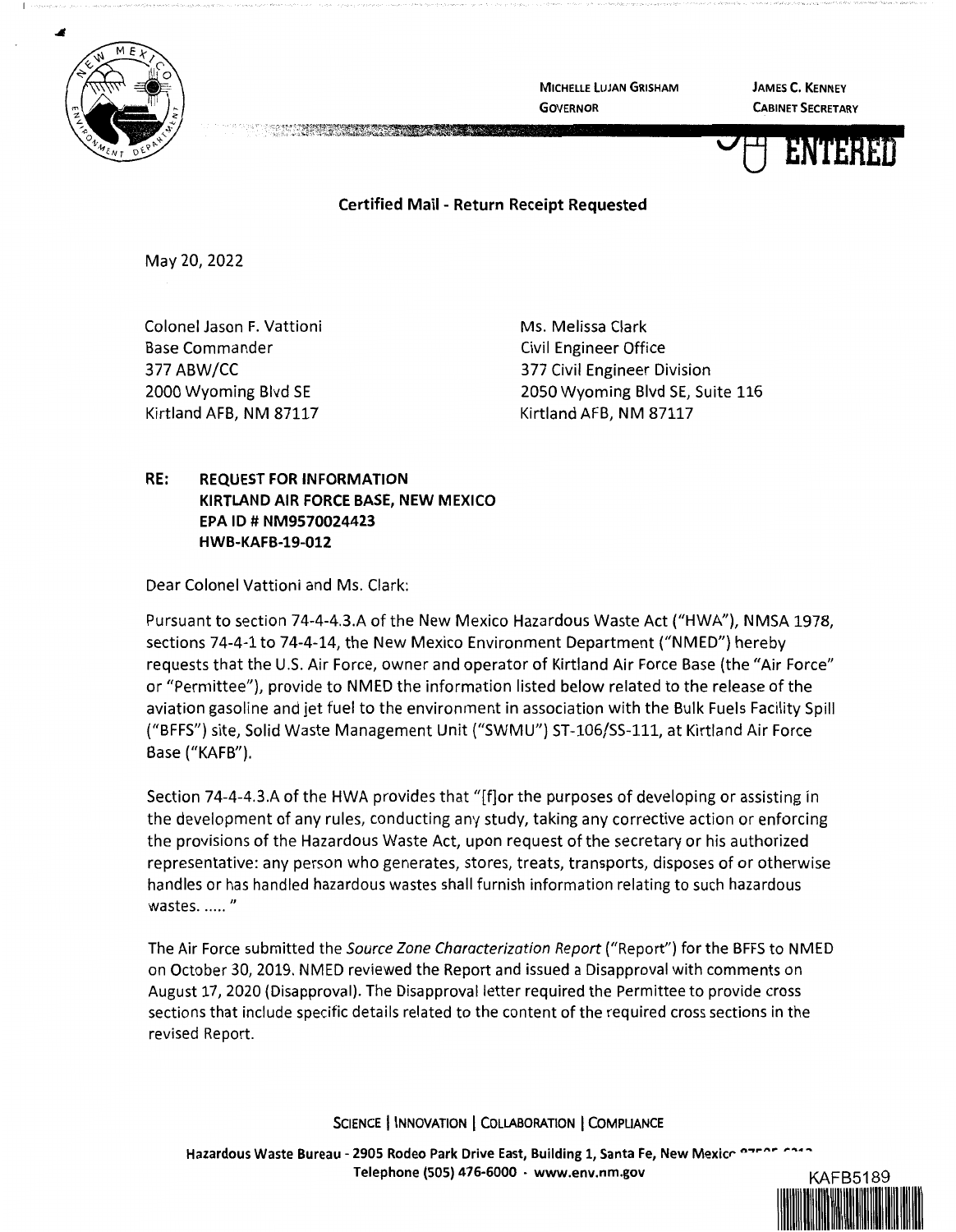Col. Vattioni and Ms. Clark: May 20, 2022 Page 2

The Air Force submitted the *Revised Source Zone Characterization Report* (Revised Report) to NMED on April 26, 2021. NMED is currently reviewing the Revised Report. The original cross sections were removed from the Revised Report but were not replaced by the cross sections required by NMED's Disapproval. The Air Force response to comments for the Revised Report states, "[c]reating an updated cross section with information presented in this report was not part of the scope in the approved work plan." and "[u]pdated cross sections that will include the data from this investigation as well as the recently installed data gap wells (Including wells KAFB-106S10 and KAFB-106V3) will be presented in the upcoming Data Gap Report submittal." The Air Force submitted the *Investigation Report for Data Gap Monitoring We/1 /nstallation KAFB-106248 to KAFB-106252 and KAFB-106510* (Data Gap Report) for the BFFS to NMED on October 12, 2021. The cross sections provided in the October 2021 Data Gap Report do not address the comments provided in NMED's August 2020 Disapproval letter for the Source Zone Characterization Report.

As NMED has not been provided with the requested cross sections to date, NMED is requiring the Permittee to provide the cross sections created by EA Engineering, Science, and Technology, Inc., PBC (EA) in April 2019 for the original Report. These cross sections were not submitted to NMED in the original Report or in the Revised Report. The cross sections were prepared by EA and contain information necessary for the creation of a conceptual site model at the BFFS site.

In order for NMED to better understand current site conditions at the BFFS site and surrounding areas, NMED requests the following information:

- 1. Cross sections created in April 2019, by EA as discussed above.
- 2. All groundwater and light non-aqueous phase liquid (LNAPL) gauging field forms from all activities by all subcontractors working on the BFFS site from January 1, 2020 to the present, including but not limited to measurements collected during quarterly monitoring activities, pilot test activities, site investigation activities (e.g., pre-drilling activities, drilling activities, and post drilling activities). NMED requires the submittal of copies of the actual handwritten gauging field forms and associated field notes in addition to a compiled spreadsheet of the data.
- The following certification by a responsible official must be included with the response: *"I certify under penalty of law that this information in this letter and all attachments were prepared under my direction or supervision in accordance with a system designed to assure that qualified personnel properly gather and evaluate the information submitted. Based on my inquiry of the person or persons who manage the system, or those persons directly responsible for gathering such information, the information submitted is, to the best of my knowledge and belief, true, accurate and complete. I am aware that there are significant penalties for submitting false information, including the possibility of fine and imprisonment for knowing violations."*